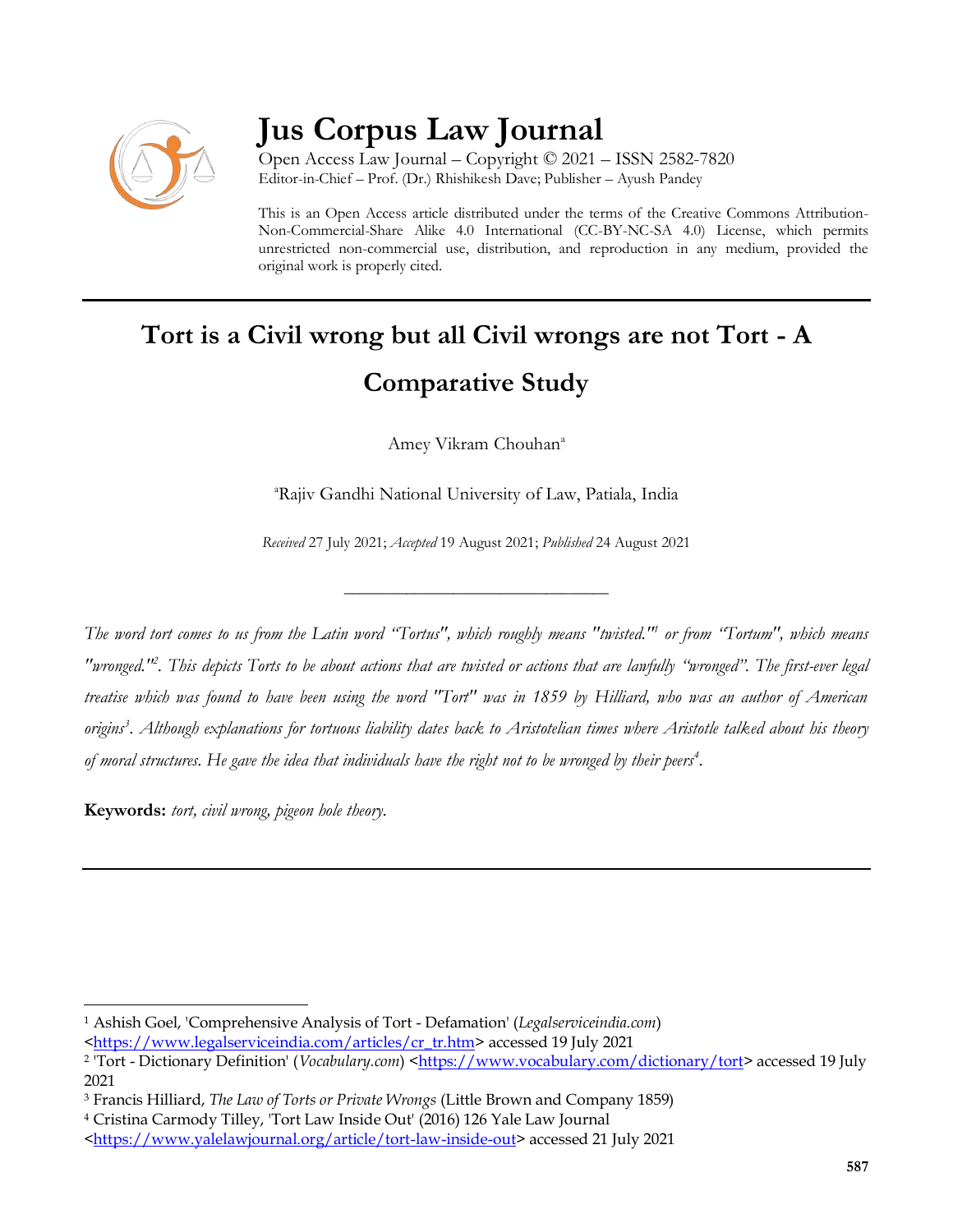#### **INTRODUCTION**

Although there is no fixed definition for tort as it comprises of many different wrongs, each of which has its own genesis and history. A loose attempt at defining Torts would be a civil wrong done to a person which isn't exclusively a breach of contract or breach of trust and for which the injured party has a right to be compensated. Thus, tort law provides the people with compensation for any unforeseen wrongs that can be done to them. The damages received under tort laws are generally unliquidated.

The essential points of tort law are to give alleviation to injured individuals for hurt brought about by others, to force liability on parties answerable for the injury, and to dissuade others from submitting destructive demonstrations. Torts can move the weight of misfortune from the injured party to the individual who is to blame or more qualified to bear the weight of the injury. Normally, an individual looking for change through tort law will request damages as money related compensation. Legal actions in Torts are driven by *HARM*. Everything is placed around the one fact that some kind of harm has been caused to someone by another. Thus torts lie in clear contrast to criminal law, which revolves around the interests of the state, and also in contrast to contract wlaw as it revolves around a set of promises.

The main issue of the law of tort is drawing a line that isolates the sorts of losses that somebody needs to manage and those kinds of losses for which somebody can consider somebody liable. A person can be held liable in tort if

- a) He/she has caused harm to another.
- b) He/she failed in performing his/her duty of care towards another
- c) Something which is in his/her possession or something which he/she has control over has caused harm to another

#### *\*These come with a few exceptions*

The liability arising from an act might also depend on the reason behind the performance of the act. Purpose drives actions. In some cases, the purpose might not matter and what does is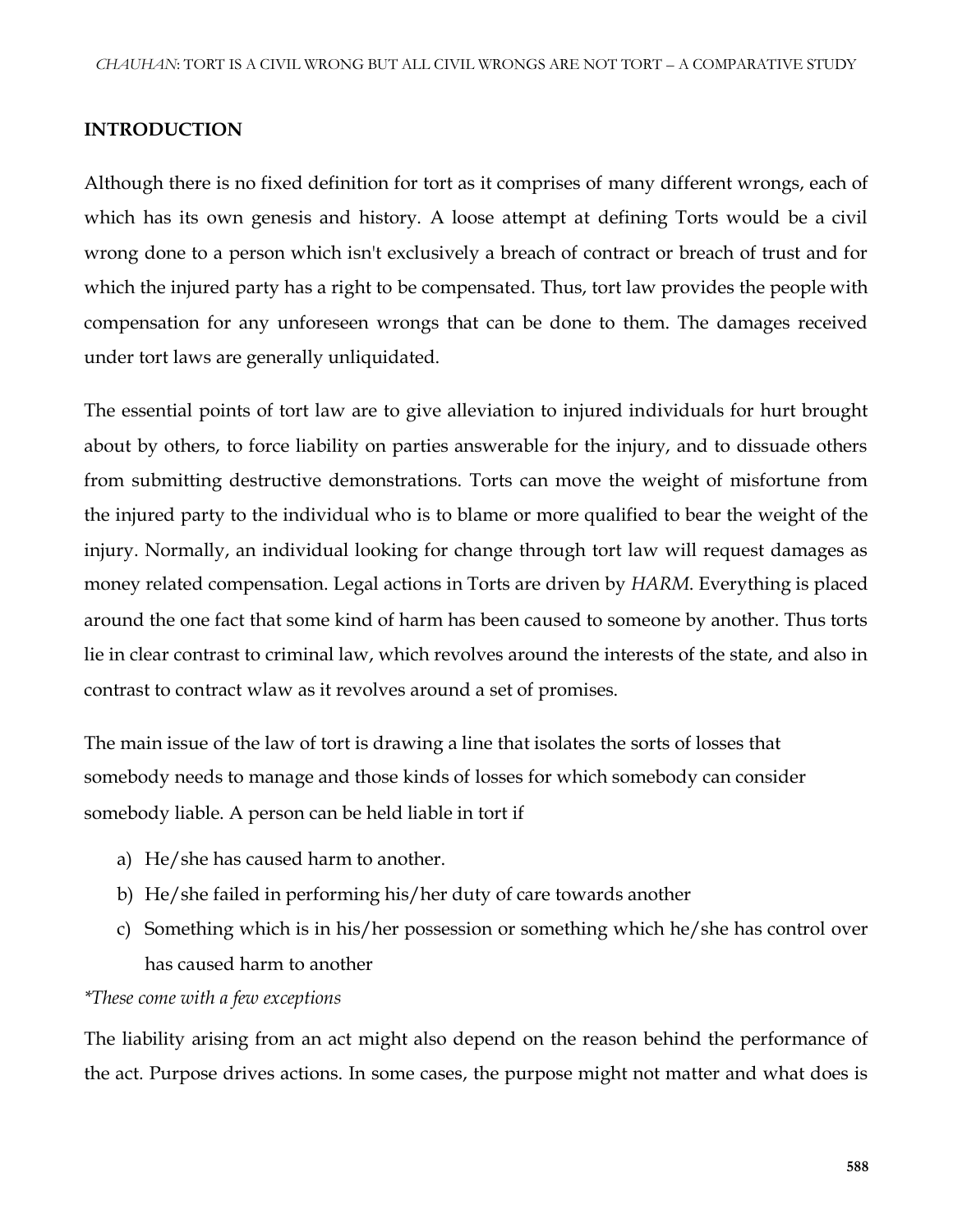the fact that harm was caused; in other matters, the purpose might serve the dominant basis upon which liability is to be decided.<sup>5</sup> .

#### **WHAT ARE CIVIL WRONGS?**

A civil wrong is a private wrong; the course of action consists of the injured party suing the party that brought harm to him. The party which is injured can file a civil suit against the wrongdoer. The main role of a civil suit is to monetarily remunerate the harmed party. In a civil trial, the offended party has the weight of delivering proof that the respondent caused the injury and the damage. At the point when an individual causes civil liability, she/he winds up taking care of a sort of punishment as a rule. It is a financial sum that the court believes is legitimised for one to pay for their wrong. There is normally no detainment.<sup>6</sup> Civil wrongs cover a wide spectrum of injuries, from breach of contract to breach of duty to simple negligence.

#### **ALL TORTS ARE CIVIL WRONGS**

 $\overline{\phantom{a}}$ 

A tort is a civil wrong. Torts is not about corrective justice; it is not about making defendants realise and carry out their moral duties; it is instead about making the injured capable of demanding damages and remedies from those who have wronged them. So torts work on the principle that an injured person shall be provided with the right to extract damages from the wrongdoers. It thus emphasises on one's privacy rights. Thus, tort, too, just like all other civil wrongs, is a private wrong. The fact that the right which is violated is a private right distinguishes tort from crime. Once a wrong has been identified as a Tort, the next stage would be to file for civil proceedings like it is to be done in a civil case. Also, the purpose of these proceedings, like other civil proceedings and unlike a criminal proceeding, is to secure the rights of the individual and compensate him/her for the violation of his/her rights.

<sup>5</sup> Warren A Seavey, 'Principles of Torts' (1942) 56 Harvard Law Review 1

<sup>6</sup> Lore Rutz-Burri, 'Civil, Criminal, And Moral Wrongs' (*Openoregon.pressbooks.pub*)

[<sup>&</sup>lt;https://openoregon.pressbooks.pub/ccj230/chapter/8-2-civil-criminal-and-moral-wrongs/>](https://openoregon.pressbooks.pub/ccj230/chapter/8-2-civil-criminal-and-moral-wrongs/) accessed 22 July 2021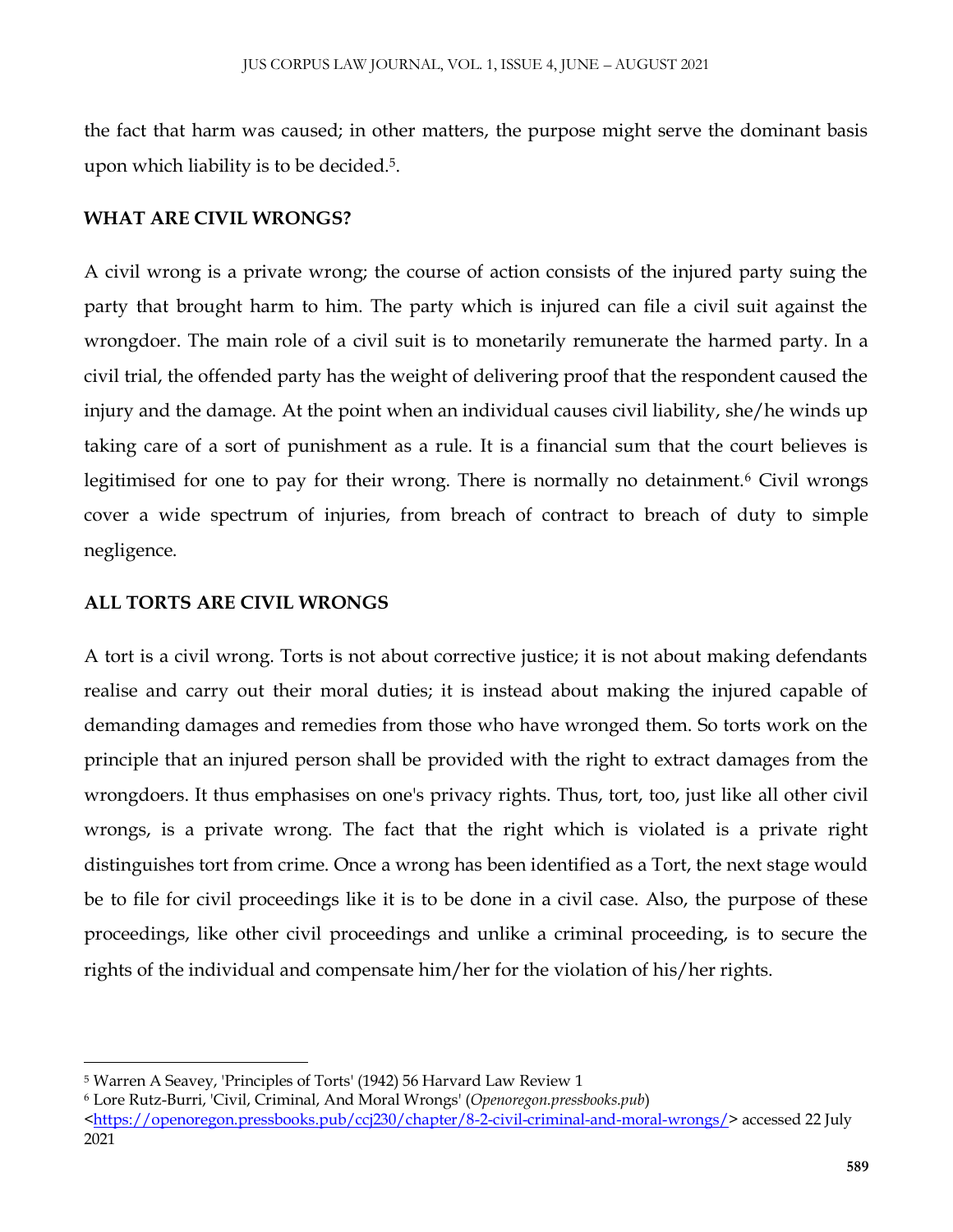Also, it is to be noted that in the case of a crime, the plaintiff who is the victim of the crime in the talk is not compensated. Instead, justice is delivered by punishing the wrongdoer who committed the crime. It is also possible that the same act may lead to the commission of both a civil and a criminal wrong; in such a case, a civil action lawsuit to compensate the injured party and criminal action to punish the wrongdoer will both proceed simultaneously.<sup>7</sup> .

Damages are the most significant remedy for Torts. In Torts, the wrong committed is mostly of such a nature that it is usually not possible to undo or reverse its effects and return to the state before. And so, the only course of action left is to find a monetary equivalent to the damage caused and make the wrongdoer compensate the injured for the same. These damages in Torts are unliquidated, which means that these damages are not fixed beforehand as the nature of injury could not have been decided beforehand. Civil Tort **Wrongs** 

#### **ALL CIVIL WRONGS ARE NOT TORTS**

Tort has often been seen to be defined as a Civil Wrongs different from other Civil Wrongs. Even though tort is too is a kind of a Civil Wrong, it only constitutes a part of the entirety of the different kinds of Civil Wrongs. The same can be understood with the use of the following very simple vein diagram. The outer black circle circumscribes all the different kinds of Civil Wrongs, while the inner red circle circumscribes all the Civil Wrongs that fall under the category of tort. The red circle does not the entirety of the area under the black circle. This depicts how all civil wrongs does not fall within the ambit of a tort. Similarly, the entire red circle falls under the black circle, depicting that all wrongs that can be classified as a tort is Civil Wrong.

 $\overline{\phantom{a}}$ <sup>7</sup> RK Bangia, *Law of Torts* (Allahabad Law Agency 2020)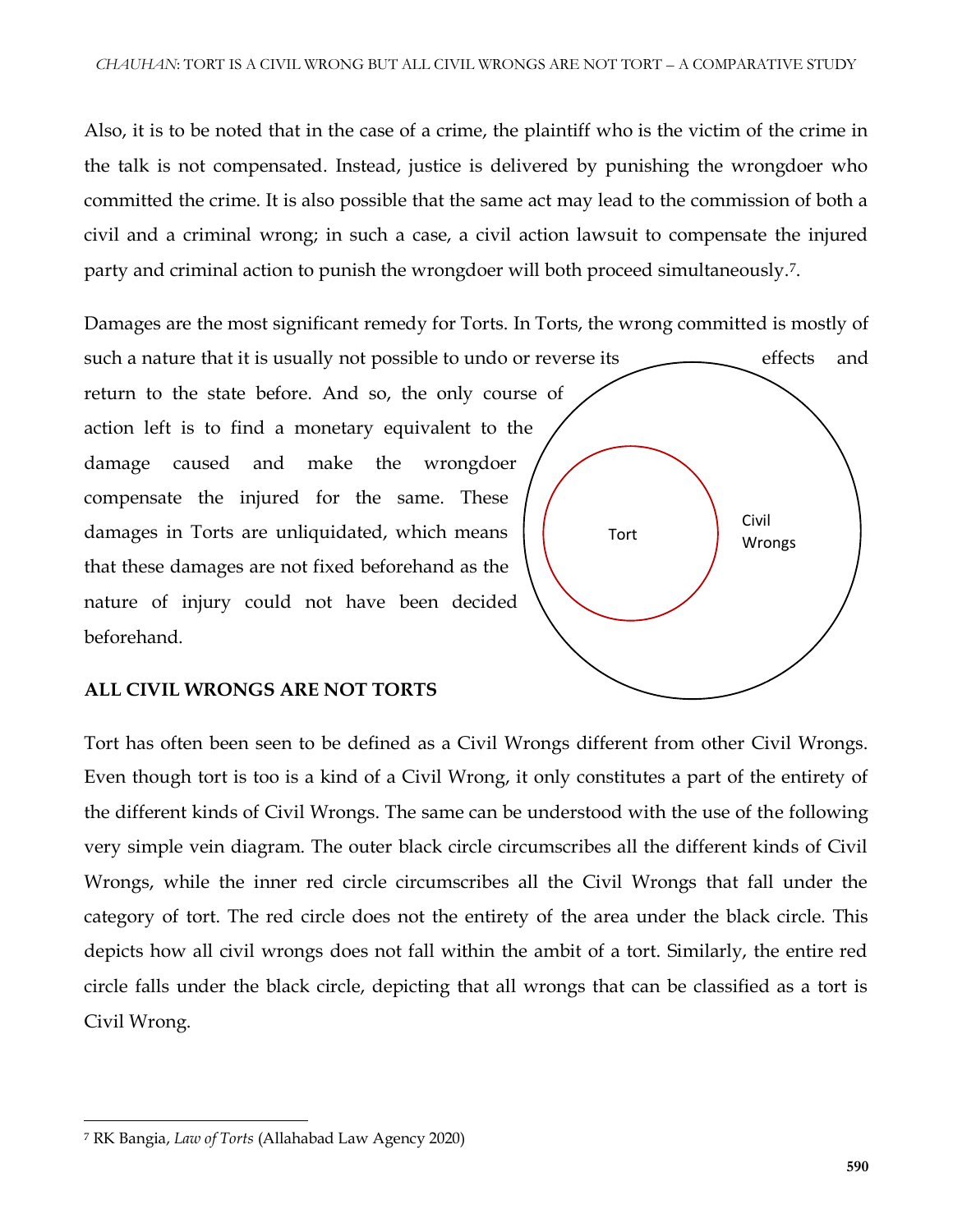For example, person A has failed to hold his contractual obligations against another person B. Thus, B is wronged, and A has breached the contract between him and B. This is a Civil Wrong. However, this does not amount to a Tort. On the other hand, if A and B have had no contract between them and A had a certain duty of care towards B, which he failed to hold, this would amount to a Civil Wrong which is also a Tort.

The question that now presents itself before we are:

"*How do we differentiate between a Civil Wrong which is a Tort and which is not a Tort?*"

A very popular theory to help out in answering this question is the popular Pigeon Hole Theory given by Salmond. Another popular theory was given by Winfield.<sup>8</sup>.

#### **SALMOND'S PIGEON HOLE THEORY OF TORTS**

Salmond said that there is no general principle to classify a wrong as a tort. However, what one can do is to perceive the pre-existing torts like nuisance and defamation as 'Pigeon Holes'. If the person who is wronged can put his wrong into one of the pigeon holes, then he could be eligible for damages under the law of torts.

Specifically speaking, Salmond wrote the following while stating his theory:

"Just as criminal law consists of a body of rules establishing specific offences, so the law of torts consists of a body of rules establishing specific injuries. Neither in the one case nor in the other is there any general principle of liability. Whether I am prosecuted for an alleged offence or sued for an alleged tort, it is for my adversary to prove that the case falls within some specific and established rule of liability, and not for me to defend myself by proving that it is within some specific and established rule of liability, and not for me to defend myself by proving that it is within some specific and established rule of justification or excuse."<sup>9</sup>

 $\overline{\phantom{a}}$ <sup>8</sup> Aparna Ramamoorthy, 'Pigeon Hole Theory – Salmond's Theory of Law of Torts' (*Legal Bites - Law and Beyond*, 2020) [<https://www.legalbites.in/pigeon-hole-theory/>](https://www.legalbites.in/pigeon-hole-theory/) accessed 23 July 2021

<sup>9</sup> Salmond, *The Law of Torts* (Sweet & Maxwell Ltd 1987)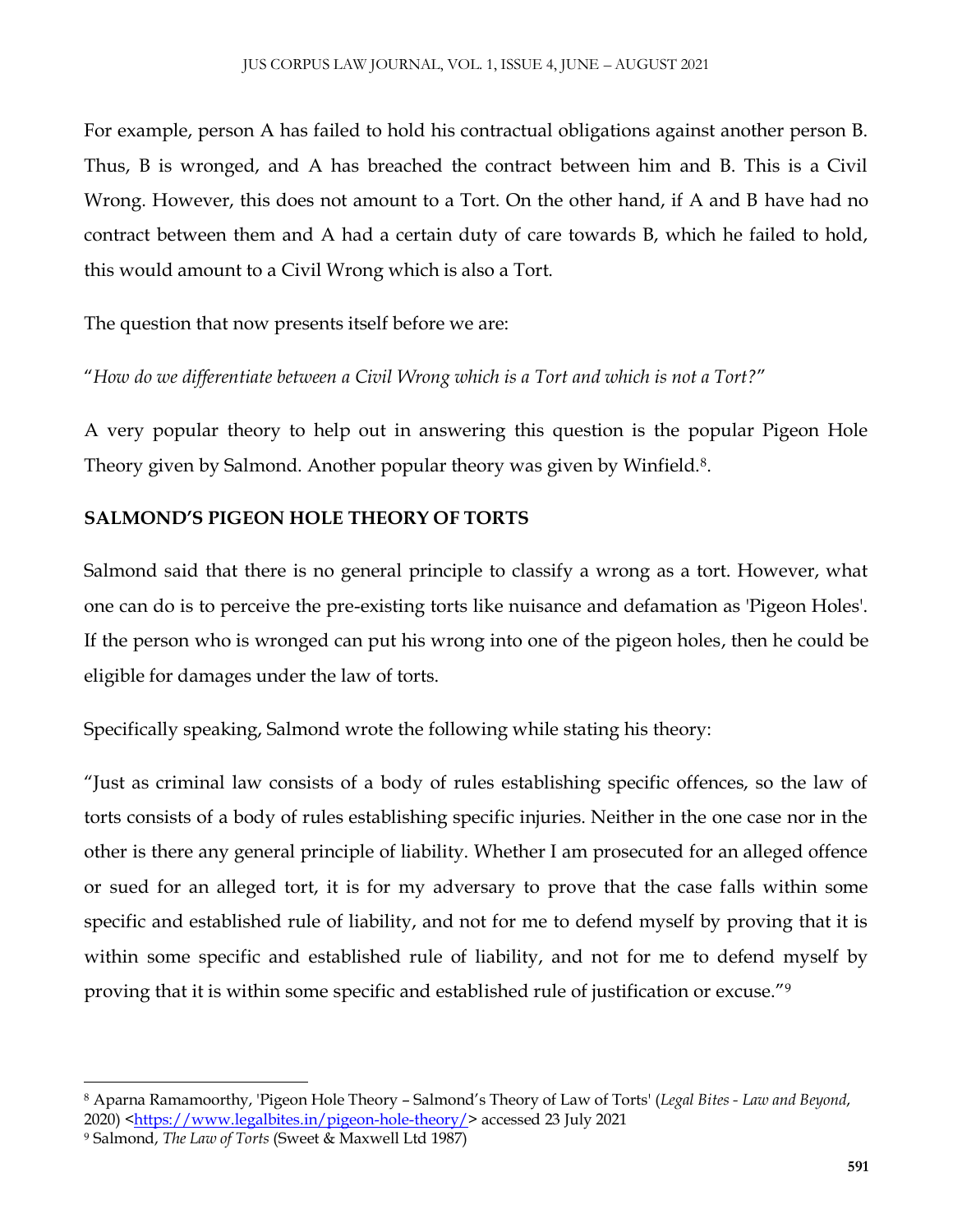The theory manages to cover one part of the question but fails to acknowledge something important. Experts have adjudged this theory to be narrow as it fails to recognise newer developments to be made in the field of tort as wrongs are only being judged by pre-existing Pigeon holes. This criticism was addressed by Jenks, who said the theory is being misunderstood. Jenks claims that Salmond, with his theory, was not at all restricting courts to create newer torts. His argument was that every newer development must have a certain similarity to existing torts and should fall under the definition to be called a tort.<sup>10</sup>

#### **WINFIELD'S THEORY OF TORT**

Winfield tried to improve on Salmond's narrow theory by adopting a different, more broader approach than him. Winfield, in his theory, said that every injury/wrong done to a person is a tort unless the law of the land says otherwise. According to Winfield general principle of liability shows up when a person injures or wrongs others and the legal injury is against the established law or when the violation of duty leads to injury to a person.

In this theory, Winfield provided for a wider perspective and even gave space for the creation of new torts. Supporters of this theory often like to back it up with the legal maxim " *Ubi jus ibi remedium*", which means where wrong is caused, a remedy is also available for it. Winfield's theory was able to cover up the points which Salmond's theory failed to do. For this reason, it is often considered to be the superior among the two. Unlike the Pigeon hole theory, Winfield's theory received next to no criticism. One small detail which was criticised was that the everevolving nature of a tort, which the theory provides, allows for newer wrongs that may be very subjective or arbitrary. Laws in India align more with Winfield's theory. It suggests that "every injury is a tort unless justified". The conceptualisation of torts can be traced back to England; thus, India too follows the English approach to tort, which is aligned with Winfield's theory.

### **WINFIELD VS SALMOND**

 $\overline{\phantom{a}}$ <sup>10</sup> Aayushi Singh, 'Salmond Pigeon Hole Theory of Law of Torts - Our Legal World' (*Our Legal World*, 2021) [<https://www.ourlegalworld.com/salmond-pigeon-hole-theory-of-law-of-torts/>](https://www.ourlegalworld.com/salmond-pigeon-hole-theory-of-law-of-torts/) accessed 25 July 2021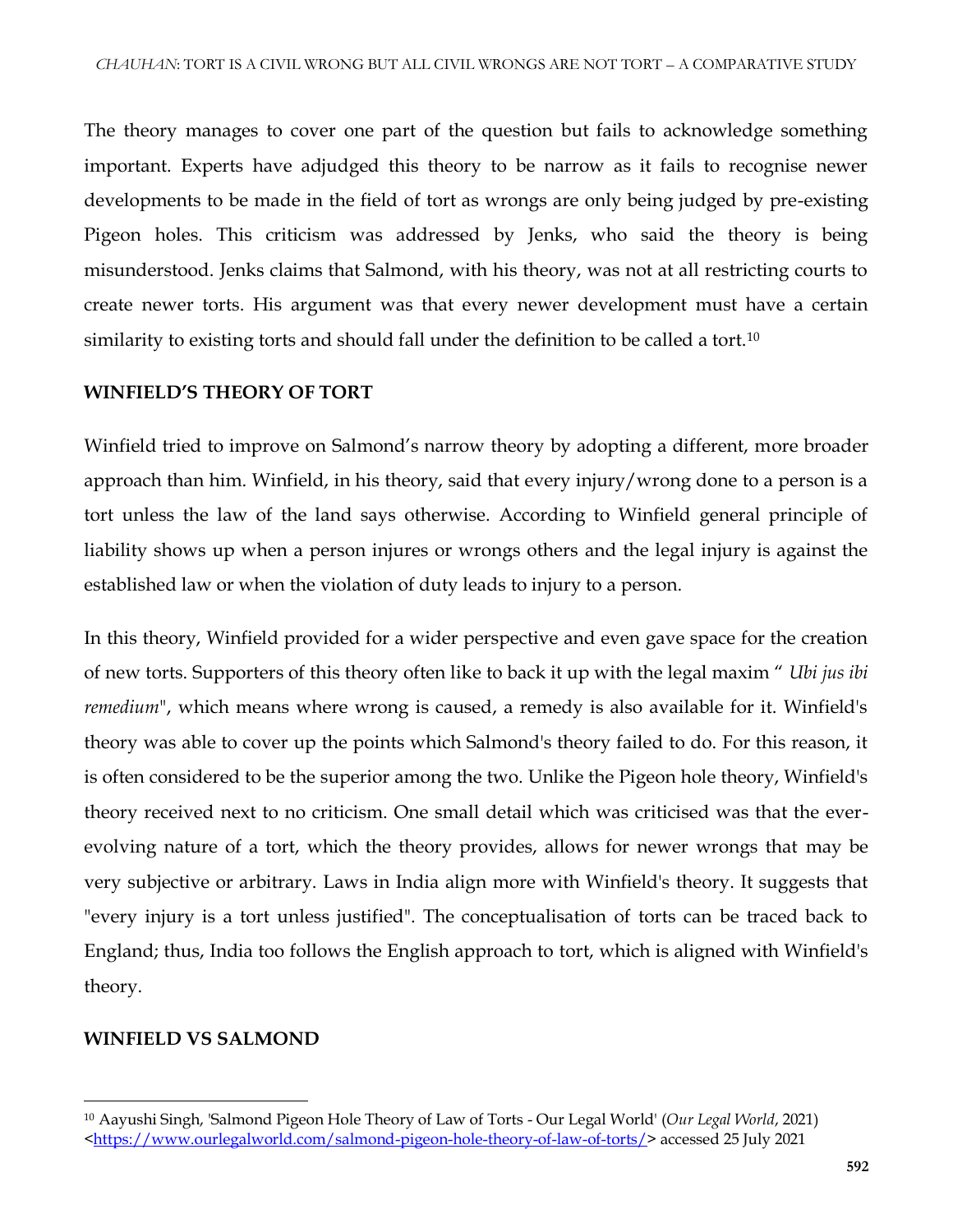Winfield and Salmond both proposed theories that helped understand the application of the word tort better. Although their approach were both very different, they both aimed towards one common objective, to provide a theory capable of defining tort and differentiate it from other Civil Wrongs. In order to understand which theory differentiates the best, we first need to differentiate between the two theories.

| <b>Winfield's Theory</b>                                                      | <b>Salmond's Theory</b>                                                        |
|-------------------------------------------------------------------------------|--------------------------------------------------------------------------------|
| An injury to another is tort if it is not<br>justified by the law of the land | If the tort can be placed under any<br>pigeon hole or specified head of torts, |
|                                                                               | there is a remedy; otherwise, it is not a                                      |
|                                                                               | tort and no right of action                                                    |
|                                                                               |                                                                                |
| Room for new Torts                                                            | No room for new Torts                                                          |
| A single category of tort                                                     | Multiple categories of torts                                                   |
| The general principle of liability                                            | No general principle of liability                                              |
| The remedy is available to injuries if it                                     | The remedy is available against the                                            |
| is not accepted by law                                                        | existing heads of torts. Beyond it, no                                         |
|                                                                               | remedy                                                                         |
| Law of Tort                                                                   | Law of Torts                                                                   |

11

Now that we have successfully made the differences between the two theories very clear, it would be easier for us to find which theory answers our questions better in different fields.

 $\overline{\phantom{a}}$ <sup>11</sup> Aiswarya M, 'Winfield's Theory and Salmond's Pigeon Hole Theory of Tortious Liability (*Law column*, 2020) [<https://www.lawcolumn.in/winfields-theory-and-salmonds-pigeon-hole-theory-of-tortious](https://www.lawcolumn.in/winfields-theory-and-salmonds-pigeon-hole-theory-of-tortious-liability/#Winfields_theory)[liability/#Winfields\\_theory>](https://www.lawcolumn.in/winfields-theory-and-salmonds-pigeon-hole-theory-of-tortious-liability/#Winfields_theory) accessed 25 July 2021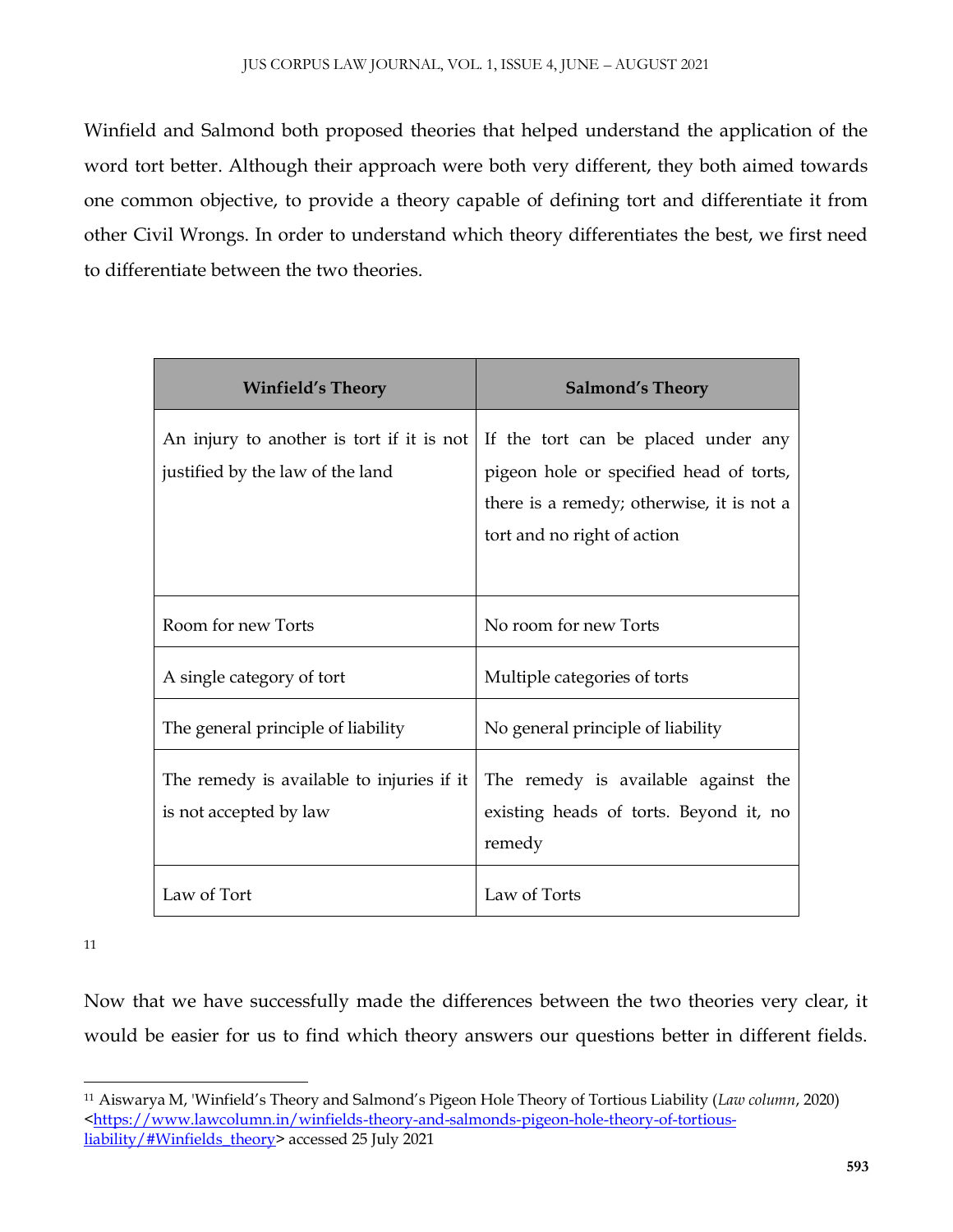This allows for the determination of a better theory by comparing multiple differences between them. Now to find the better theory among the two, the best possible way to do so must is to determine which of the two theories provide for better aid to the courts in various judgements. It is to be noted that both the theories tend to achieve the same; only Winfield took a different approach than Salmond in order to fill in the gaps left by the Pigeon Hole theory.

Salmond's theory might suffice in a narrow and practical situation, but because of the everevolving nature of Torts, a broader view of the same was necessary. It can be said that that the court may refer to the Pigeon Hole theory only until it discovers that the existing laws are not enough to decide on the case, then the court refers to Winfield's theory which provides a wider perspective and is more accepting than the Pigeon Hole theory.<sup>12</sup> .

#### **CIVIL WRONGS OTHER THAN TORTS**

Now that we have established that not all Civil Wrongs are Tort let us talk about few Civil Wrongs which are not tort and how are they different from Torts.

### **Breach of Contract and Tort**

Contracts make up a huge part of today's world of growth and development. This also made a huge impact on the number of cases based on Contracts. Breach of Contract became a very important wrong, and litigation numbers kept increasing as newer developments were made in the field of law. So much, so that Breach of Contracts formed a separate field of Civil Wrongs. If a civil wrong is exclusively a Breach of Contract, it cannot be a Tort, according to Winfield. Both laws of contracts and laws of tort are two separate domains, and so is contractual liability and tortuous liability. Differences between the two can be seen as follows:

1. In tort, the duty against another is provided by law, whereas in contracts, it is provided by the agreement between the parties.

 $\overline{\phantom{a}}$ 

<sup>12</sup> Ramamoorthy (n 8)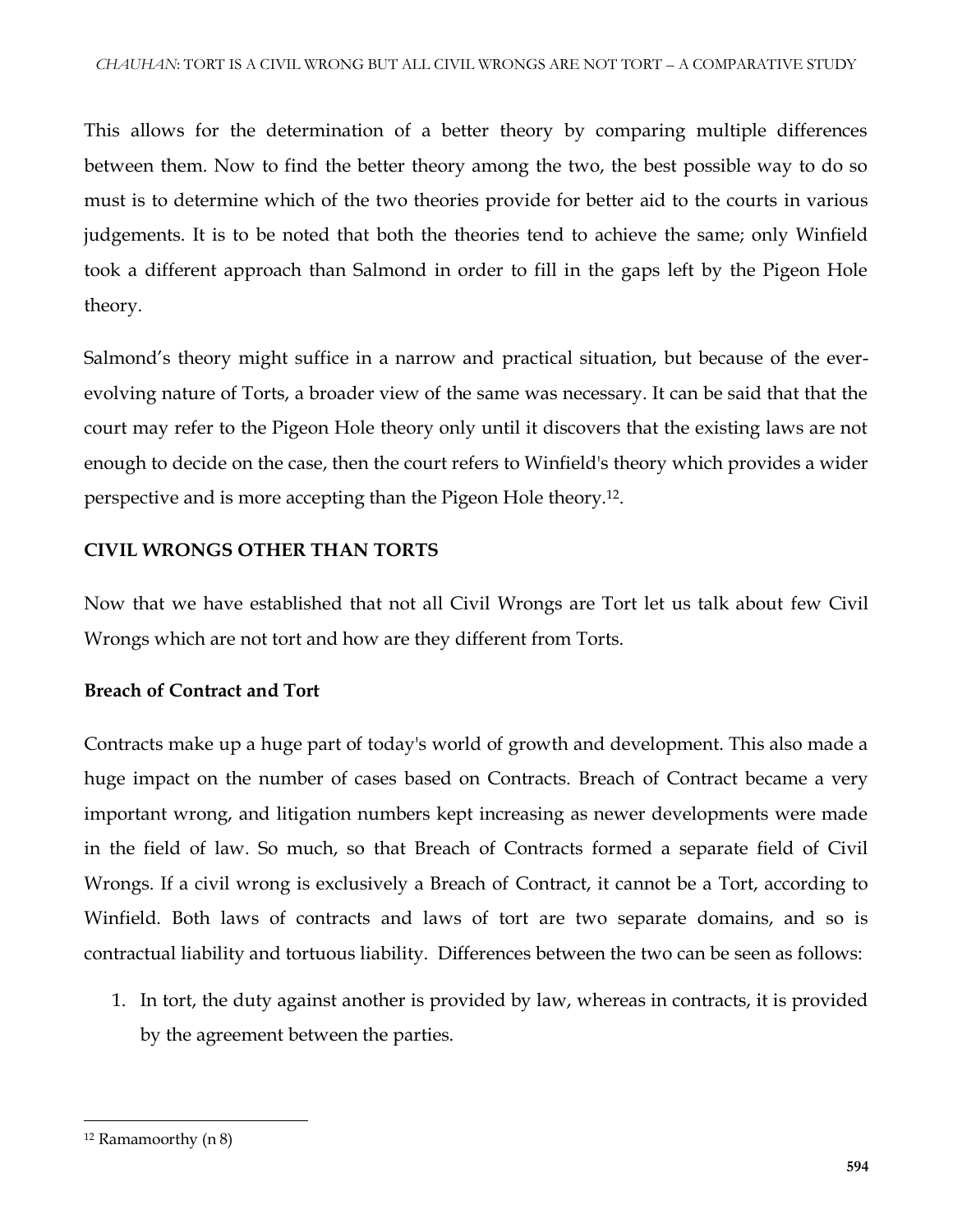- 2. The duty in tort is against everyone, whereas in contracts, it is only against the parties entered into the contract.
- 3. A tort is committed without consent; a contract is entered into by consent.
- 4. To act against tort, no privity is required to be proved; in contracts, privity is required to be proved.
- 5. Motive can be a factor in tort; motive is not a factor in breach of contracts.
- 6. Damages are unliquidated in Torts; damages can be either liquidated or unliquidated in breach of contract.
- 7. Law of Torts is uncodified, Contract laws have been codified
- 8. In tort, the person can be entitled to damages for the damage he hasn't actually suffered

#### **Breach of Trust and Torts**

Trust comes under Property laws. A person is trusted by another to hold his property and use it for the benefit of the latter. The person being trusted here is called the trustee, and the person to whom the property belongs is the beneficiary. A breach of such trust is considered to be a civil wrong, and applying Winfield's theory, no civil wrong is a tort if it is exclusively a breach of trust.

The differences between Torts and Breach of trust are:

- 1. All tortuous acts are civil Wrongs; breach of trust may be civil or criminal depending on the circumstances
- 2. Torts provide unliquidated damages; damages are liquidated in a breach of trust
- 3. A tort is a violation of a right in rem, whereas breach of trust is a violation of a right in personam.
- 4. Law of torts are not codified, breach of trust is a codified law
- 5. Motive can be a factor in Torts; motive is a factor in breach of trust
- 6. The duty in tort is against everyone, whereas in breach of trust, it is only against the trustees and the beneficiaries

### **VERDICT**